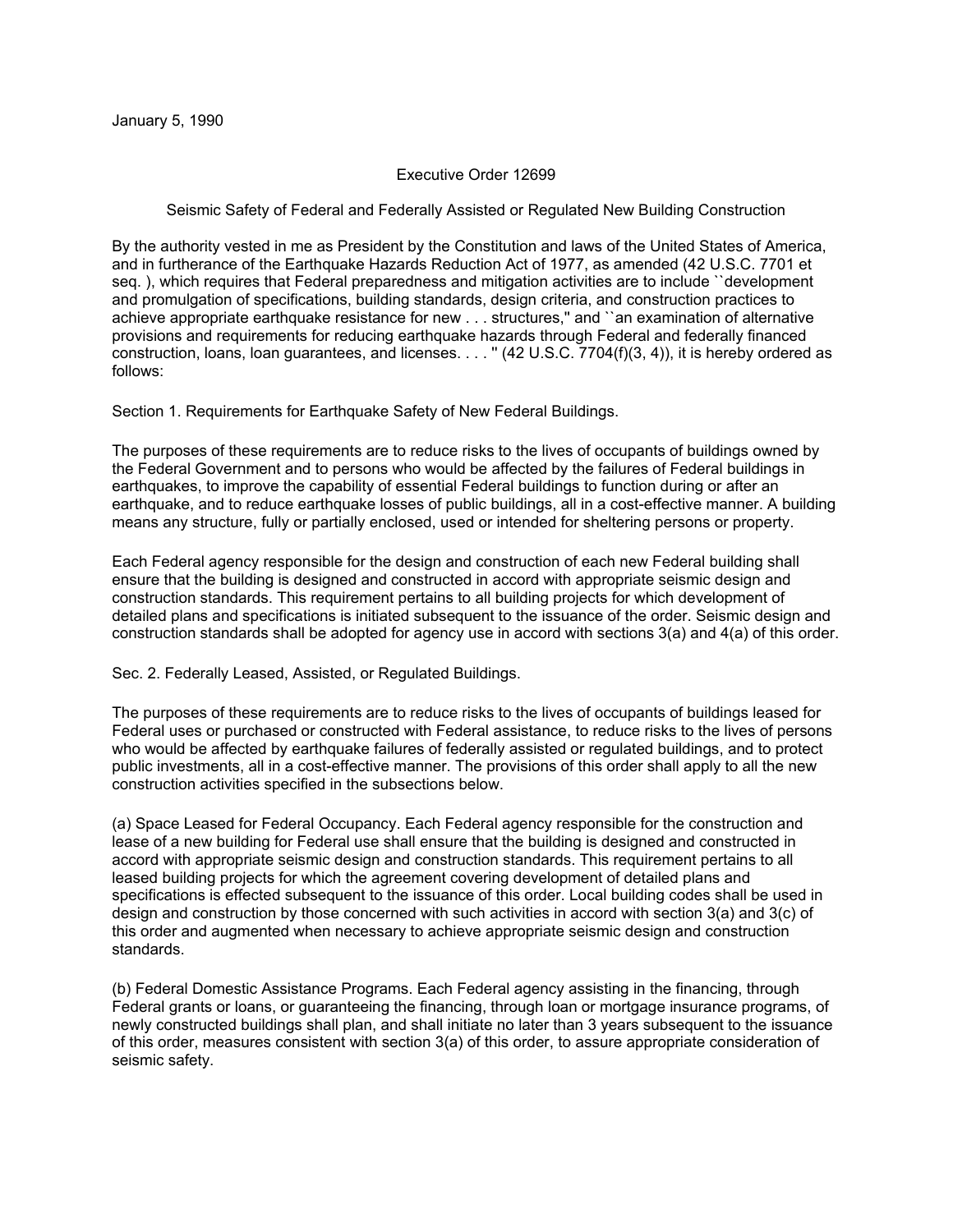(c) Federally Regulated Buildings. Each Federal agency with generic responsibility for regulating the structural safety of buildings shall plan to require use of appropriate seismic design and construction standards for new buildings within the agency's purview. Implementation of the plan shall be initiated no later than 3 years subsequent to the issuance of this order.

Sec. 3. Concurrent Requirements. (a) In accord with Office of Management and Budget Circular A - 119 of January 17, 1980, entitled ``Federal Participation in the Development and Use of Voluntary Standards,'' nationally recognized private sector standards and practices shall be used for the purposes identified in sections 1 and 2 above unless the responsible agency finds that none is available that meets its requirements. The actions ordered herein shall consider the seismic hazards in various areas of the country to be as shown in the most recent edition of the American National Standards Institute Standards A58, Minimum Design Loans for Buildings and Other Structures, or subsequent maps adopted for Federal use in accord with this order. Local building codes determined by the responsible agency or by the Interagency Committee for Seismic Safety in Construction to provide adequately for seismic safety, or special seismic standards and practices required by unique agency mission needs, may be used.

(b) All orders, regulations, circulars, or other directives issued, and all other actions taken prior to the date of this order that meet the requirements of this order, are hereby confirmed and ratified and shall be deemed to have been issued under this order.

(c) Federal agencies that are as of this date requiring seismic safety levels that are higher than those imposed by this order in their assigned new building construction programs shall continue to maintain in force such levels.

(d) Nothing in this order shall apply to assistance provided for emergency work essential to save lives and protect property and public health and safety, performed pursuant to Sections 402, 403, 502, and 503 of the Robert T. Stafford Disaster Relief and Emergency Assistance Act (Stafford Act) (42 U.S.C. 5170a, 5170b, 5192, and 5193), or for temporary housing assistance programs and individual and family grants performed pursuant to Sections 408 and 411 of the Stafford Act (42 U.S.C. 5174 and 5178). However, this order shall apply to other provisions of the Stafford Act after a presidentially declared major disaster or emergency when assistance actions involve new construction or total replacement of a building. Grantees and subgrantees shall be encouraged to adopt the standards established in section 3(a) of this order for use when the construction does not involve Federal funding as well as when Federal Emergency Management Agency (FEMA) funding applies.

Sec. 4. Agency Responsibilities. (a) The Director of the Federal Emergency Management Agency shall be responsible for reporting to the President on the execution of this order and providing support for the secretariat of the Interagency Committee on Seismic Safety in Construction (ICSSC). The ICSSC, using consensus procedures, shall be responsible to FEMA for the recommendation for adoption of costeffective seismic design and construction standards and practices required by sections 1 and 2 of this order. Participation in ICSSC shall be open to all agencies with programs affected by this order.

(b) To the extent permitted by law, each agency shall issue or amend existing regulations or procedures to comply with this order within 3 years of its issuance and plan for their implementation through the usual budget process. Thereafter, each agency shall review, within a period not to exceed 3 years, its regulations or procedures to assess the need to incorporate new or revised standards and practices.

Sec. 5. Reporting. The Federal Emergency Management Agency shall request, from each agency affected by this order, information on the status of its procedures, progress in its implementation plan, and the impact of this order on its operations. The FEMA shall include an assessment of the execution of this order in its annual report to the Congress on the National Earthquake Hazards Reduction Program.